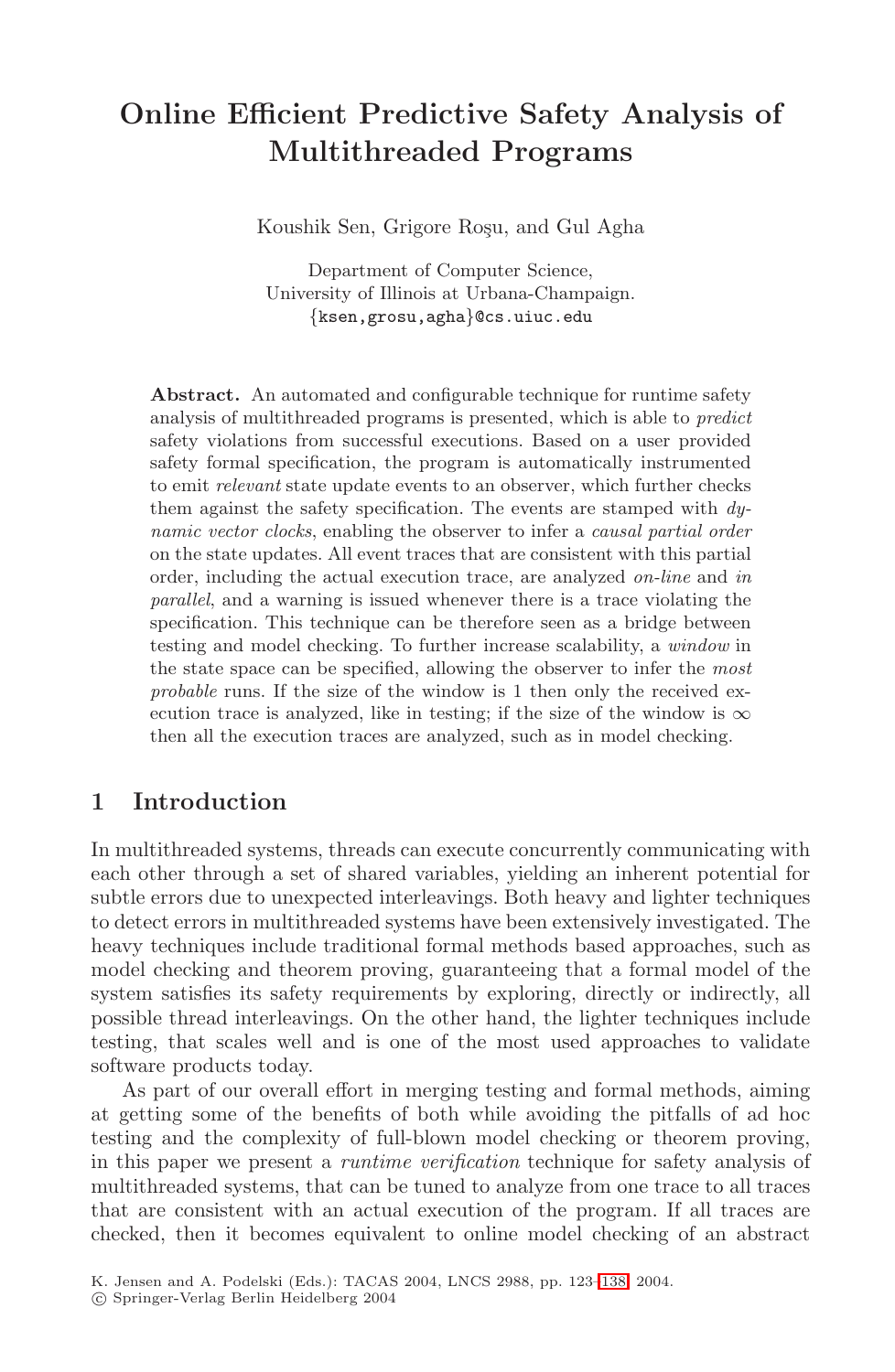model of the computation, called the *multithreaded computation lattice*, which is extracted from the actual execution trace of the program, like in POTA [\[10\]](#page-14-0) or JMPaX [\[14\]](#page-15-0). If only one trace is considered, then our technique becomes equivalent to checking just the actual execution of the multithreaded program, like in testing or like in other runtime analysis tools like MaC [\[7\]](#page-14-0) and PaX [\[5,](#page-14-0) [1\]](#page-14-0). In general, depending on the application, one can configure a window within the state space to be explored, called *causality cone*, intuitively giving a causal "distance" from the observed execution within which all traces are exhaustively verified. An appealing aspect of our technique is that all these traces can be analyzed *online*, as the events are received from the running program, and all *in parallel* at a cost which in the worst case is proportional with both the size of the window and the size of the state space of the monitor.

There are three important interrelated components of the proposed runtime verification technique namely *instrumentor*, *observer* and *monitor*. The code instrumentor, based on the safety specification, entirely automatically adds code to emit events when *relevant* state updates occur. The observer receives the events from the instrumented program as they are generated, enqueues them and then builds a configurable abstract model of the system, known as a computation lattice, on a layer-by-layer basis. As layers are completed, the monitor, which is synthesized automatically from the safety specification, checks them against the safety specification and then discards them.

The concepts and notions presented in this paper have been experimented and tested on a practical monitoring system for Java programs, JMPaX 2.0, that extends its predecessor JMPaX [\[12\]](#page-15-0) in at least four non-trivial novel ways. First, it introduces the technical notion of *dynamic vector clock*, allowing it to properly deal with dynamic creation and destruction of threads. Second, the variables shared between threads do not need to be static anymore: an automatic instrumentation technique has been devised that detects automatically when a variable is shared. Thirdly, and perhaps most importantly, the notion of *cone heuristic*, or *global state window*, is introduced for the first time in JM-PaX 2.0 to increase the runtime efficiency by analyzing the most likely states in the computation lattice. Lastly, the presented runtime prediction paradigm is safety formalism independent, in the sense that it allows the user to specify any safety property whose bad prefixes can be expressed as a non-deterministic finite automaton (NFA).

# **2 Monitors for Safety Properties**

Safety properties are a very important, if not the most important, class of properties that one should consider in monitoring. This is because once a system violates a safety property, there is no way to continue its execution to satisfy the safety property later. Therefore, a monitor for a safety property can precisely say at runtime when the property has been violated, so that an external recovery action can be taken. From a monitoring perspective, what is needed from a safety formula is a succinct representation of its *bad prefixes*, which are finite sequences of states leading to a violation of the property. Therefore, one can abstract away safety properties by languages over finite words.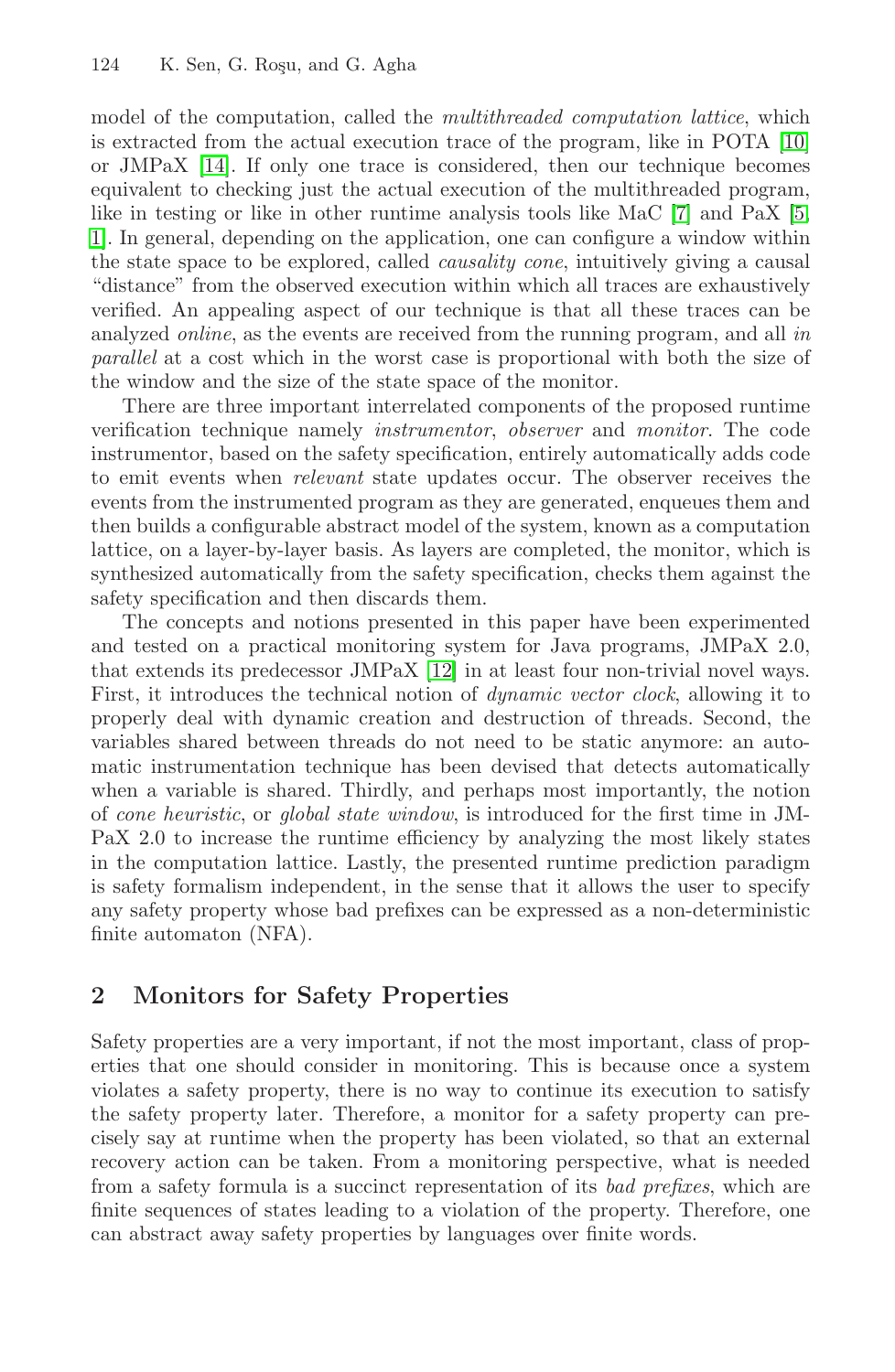<span id="page-2-0"></span>Automata are a standard means to succinctly represent languages over finite words. In what follows we define a suitable version of automata, called *monitor*, with the property that it has a "bad" state from which it never gets out:

**Definition 1.** *Let* S *be a finite or infinite set, that can be thought of as the set of states of the program to be monitored. Then an* S-monitor *or simply a* monitor, is a tuple  $\mathcal{M}$ *on* =  $\langle \mathcal{M}, m_0, b, \rho \rangle$ , where

- **–** M *is the set of states of the monitor;*
- $m_0 \in M$  *is the initial state of the monitor;*
- **–** b ∈ M *is the* final state *of the monitor, also called* bad state*; and*
- $-\rho\colon \mathcal{M}\times\mathcal{S}\to 2^{\mathcal{M}}$  *is a non-deterministic transition relation with the property that*  $\rho(b, \Sigma) = \{b\}$  *for any*  $\Sigma \in \mathcal{S}$ *.*

*Sequences in*  $S^*$ , where  $\epsilon$  *is the empty one, are called* (execution) traces. A trace  $\pi$  *is said to be a* bad prefix in Mon iff  $b \in \rho({m_0}, \pi)$ , where  $\rho: 2^{\mathcal{M}} \times S^* \to 2^{\mathcal{M}}$ *is recursively defined as*  $\rho(M, \epsilon) = M$  *and*  $\rho(M, \pi \Sigma) = \rho(\rho(M, \pi), \Sigma)$ *, where*  $\rho: 2^{\mathcal{M}} \times \mathcal{S} \to 2^{\mathcal{M}}$  *is defined as*  $\rho({m \brace \cup M, \Sigma}) = \rho(m, \Sigma) \cup \rho(M, \Sigma)$  *and*  $\rho(\emptyset, \Sigma) =$ ∅*, for all finite* M ⊆ M *and* Σ ∈ S*.*

M is not required to be finite in the above definition, but  $2^{\mathcal{M}}$  represents the set of *finite* subsets of  $M$ . In practical situations it is often the case that the monitor is *not* explicitly provided in a mathematical form as above. For example, a monitor can be just any program whose execution is triggered by receiving events from the monitored program; its state can be given by the values of its local variables, and the bad state has some easy to detect property, such as a specific variable having a negative value.

There are fortunate situations in which monitors can be *automatically generated* from formal specifications, thus requiring the user to focus on system's formal safety requirements rather than on low level implementation details. In fact, this was the case in all the experiments that we have performed so far. We have so far experimented with requirements expressed either in extended regular expressions (ERE) or various variants of temporal logics, with both future and past time. For example, [\[11,13\]](#page-15-0) show coinductive techniques to generate minimal static monitors from EREs and from future time linear temporal logics, respectively, and [\[6,1\]](#page-14-0) show how to generate dynamic monitors, i.e., monitors that generate their states on-the-fly, as they receive the events, for the safety segment of temporal logic.

*Example 1.* Consider a reactive controller that maintains the water level of a reservoir within safe bounds. It consists of a water level reader and a valve controller. The water level reader reads the current level of the water, calculates the quantity of water in the reservoir and stores it in a shared variable w. The valve controller controls the opening of a valve by looking at the current quantity of water in the reservoir. A very simple and naive implementation of this system contains two threads: T1, the valve controller, and T2, the water level reader. The code snippet for the implementation is given in Fig. [1.](#page-3-0) Here w is in some proper units such as mega gallons and v is in percentage. The implementation is poorly synchronized and it relies on ideal thread scheduling.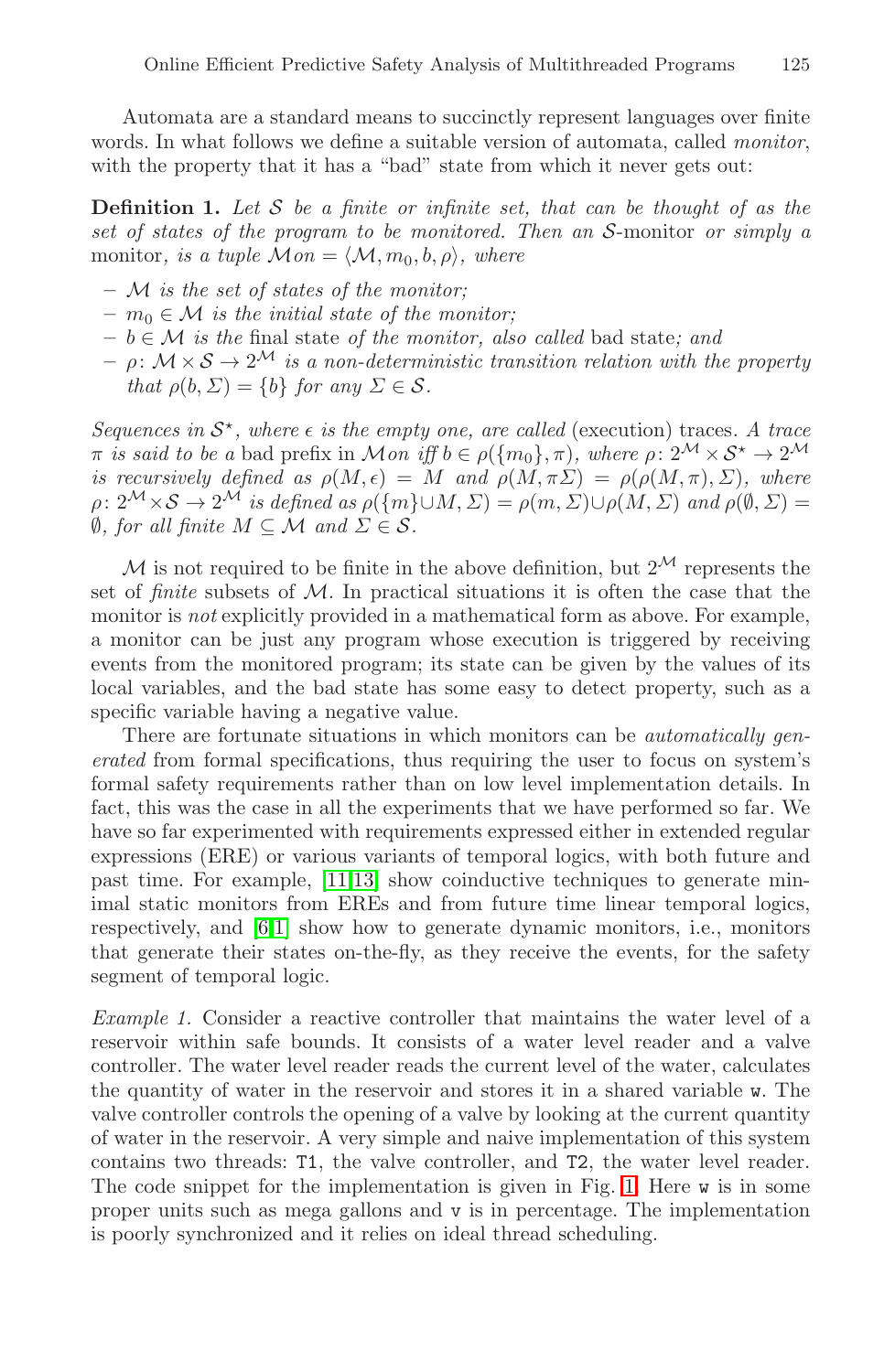<span id="page-3-0"></span>

A sample run of the system can be  $\{w = 20, v = 40\}, \{w = 24\}, \{v =$ 50,  $\{w = 27\}, \{v = 60\}, \{w = 31\}, \{v = 70\}.$  As we will see later in the paper, by a run we here mean a sequence of relevant variable writes. Suppose we are interested in a safety property that says "If the water quantity is more than 30 mega gallons, then it is the case that sometime in the past water quantity exceeded 26 mega gallons and since then the valve is open by more than 55% and the water quantity never went down below 26 mega gallon". We can express this safety property in two different formalisms: linear temporal logic (LTL) with both past-time and future-time, or extended regular expressions (EREs) for bad prefixes. The atomic propositions that we will consider are  $p:(w>26)$ ,  $q:(w>$  $30, r : (v > 55)$ . The properties can be written as follows:

$$
F_1 = \Box(q \to ((r \land p)S \uparrow p)) \tag{1}
$$

$$
F_2 = \{\}^* \{\neg p\} \{p, \neg q\}^+ (\{p, \neg q, \neg r\} \{p, \neg q\}^* \{q\} + \{q\}^* \{q, \neg r\}) \{\}^* \tag{2}
$$

The formula  $F_1$  in LTL ( $\uparrow p$  is a shorthand for "p and previously not p") states that "It is always the case that if  $(w > 30)$  then at some time in the past  $(w > 26)$  started to be true and since then  $(r > 55)$  and  $(w > 26)$ ." The formula  $F_2$  characterizes the prefixes that make  $F_1$  false. In  $F_2$  we use  $\{p, \neg q\}$  to denote a state where p and  $\neg q$  holds and r may or may not hold. Similarly,  $\{\}\$  represents any state of the system. The monitor automaton for  $F_2$  is given also in Fig. 1.

## **3 Multithreaded Programs**

We consider multithreaded systems in which threads communicate with each other via shared variables. A crucial point is that some variable updates can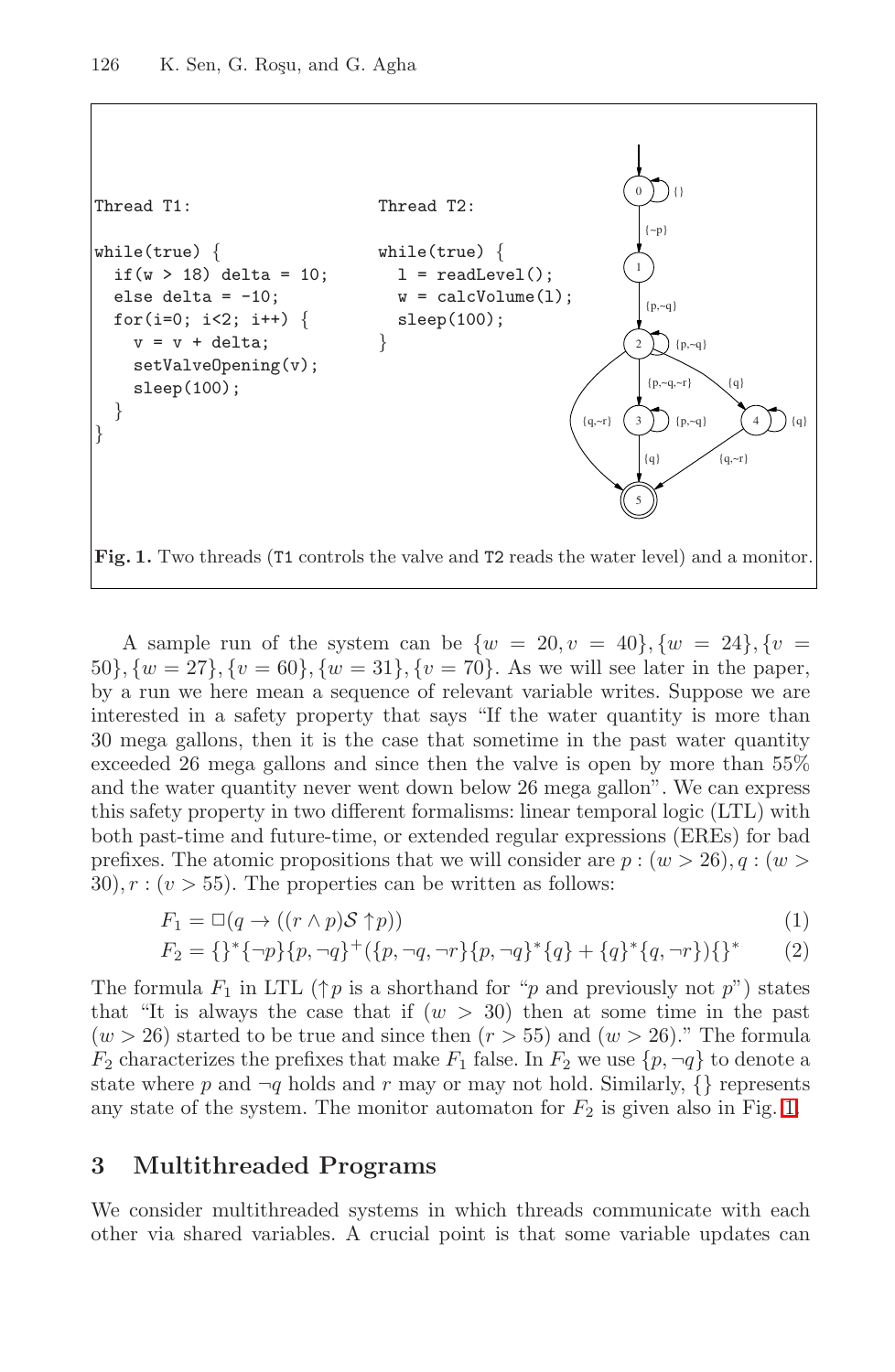causally depend on others. We will describe an efficient *dynamic vector clock* algorithm which, given an executing multithreaded program, generates appropriate messages to be sent to an external observer. Section [4](#page-6-0) will show how the observer, in order to perform its more elaborated analysis, extracts the state update information from such messages together with the causality partial order.

#### **3.1 Multithreaded Executions and Shared Variables**

A multithreaded program consists of n threads  $t_1, t_2, ..., t_n$  that execute concurrently and communicate with each other through a set of shared variables. A *multithreaded execution* is a sequence of events  $e_1e_2 \ldots e_r$  generated by the running multithreaded program, each belonging to one of the  $n$  threads and having type *internal*, *read* or *write* of a shared variable. We use  $e_i^j$  to represent the j-th event generated by thread  $t_i$  since the start of its execution. When the thread or position of an event is not important we can refer to it generically, such as  $e, e',$ etc.; we may write  $e \in t_i$  when event e is generated by thread  $t_i$ . Let us fix an arbitrary but fixed multithreaded execution, say  $M$ , and let  $S$  be the set of all variables that were shared by more than one thread in the execution. There is an immediate notion of *variable access precedence* for each shared variable  $x \in S$ : we say *e x-precedes*  $e'$ , written  $e \leq x e'$ , iff *e* and  $e'$  are variable access events (reads or writes) to the same variable x, and e "happens before"  $e'$ , that is,  $e$ occurs before  $e'$  in  $\mathcal M$ . This can be realized in practice by keeping a counter for each shared variable, which is incremented at each variable access.

#### **3.2 Causality and Multithreaded Computations**

Let  $\mathcal E$  be the set of events occurring in M and let  $\prec$  be the partial order on  $\mathcal E$ :

- $e_i^k \prec e_i^l$  if  $k < l$ ;
- $-\overset{\circ}{e}$  ≺  $e'$  if there is  $x \in S$  with  $e \leq x$  e' and at least one of e, e' is a write;
- $e \prec e''$  if  $e \prec e'$  and  $e' \prec e''$ .

We write  $e||e'$  if  $e \not\prec e'$  and  $e' \not\prec e$ . The tuple  $(\mathcal{E}, \prec)$  is called the *multithreaded computation* associated with the original multithreaded execution M. Synchronization of threads can be easily and elegantly taken into consideration by just generating dummy read/write events when synchronization objects are acquired/released, so the simple notion of multithreaded computation as defined above is as general as practically needed. A permutation of all events  $e_1, e_2, \ldots$ ,  $e_r$  that does not violate the multithreaded computation, in the sense that the order of events in the permutation is consistent with ≺, is called a *consistent multithreaded run*, or simply, a *multithreaded run*.

A multithreaded computation can be thought of as the *most general assumption* that an observer of the multithreaded execution can make about the system without knowing what it is supposed to do. Indeed, an external observer simply *cannot disregard* the order in which the same variable is modified and used within the observed execution, because this order can be part of the intrinsic semantics of the multithreaded program. However, multiple consecutive reads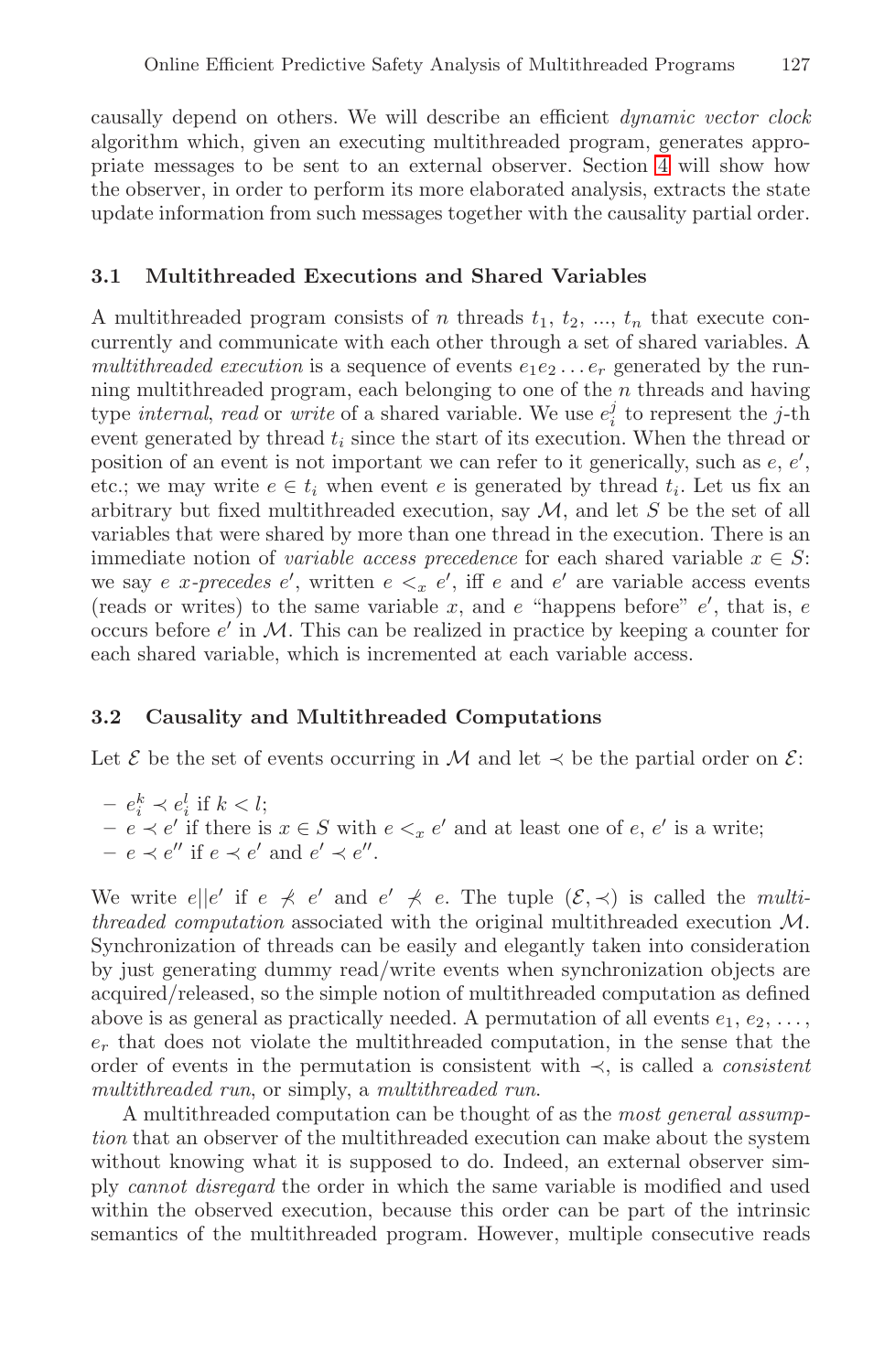<span id="page-5-0"></span>of the same variable can be permuted, and the particular order observed in the given execution is not critical. As seen in Section [4,](#page-6-0) by allowing an observer to analyze *multithreaded computations* rather than just *multithreaded executions*, one gets the benefit of not only properly dealing with potential re-orderings of delivered messages (e.g., due to using multiple channels in order to reduce the monitoring overhead), but especially of *predicting errors* from analyzing successful executions, errors which can occur under a different thread scheduling.

## **3.3 Relevant Causality**

Some of the variables in S may be of no importance at all for an external observer. For example, consider an observer whose purpose is to check the property "if  $(x > 0)$  then  $(y = 0)$  has been true in the past, and since then  $(y > z)$  was always false"; formally, using the interval temporal logic notation in [\[6\]](#page-14-0), this can be compactly written as  $(x > 0) \rightarrow [y = 0, y > z)$ . All the other variables in S except  $x, y$  and  $z$  are essentially irrelevant for this observer. To minimize the number of messages, like in [\[8\]](#page-14-0) which suggests a similar technique but for distributed systems in which reads and writes are not distinguished, we consider a subset R⊆E of *relevant events* and define the R*-relevant causality* on E as the relation  $\triangleleft := \triangleleft \cap (\mathcal{R} \times \mathcal{R})$ , so that  $e \triangleleft e'$  iff  $e, e' \in \mathcal{R}$  and  $e \prec e'$ . It is important to notice though that the other variables can also indirectly influence the relation , because they can influence the relation ≺. We next provide a technique based on *vector clocks* that correctly implements the relevant causality relation.

## **3.4 Dynamic Vector Clock Algorithm**

We provide a technique based on *vector clocks* [\[4,9\]](#page-14-0) that correctly and efficiently implements the relevant causality relation. Let  $V$  : *ThreadId*  $\rightarrow$  *Nat* be a *partial* map from thread identifiers to natural numbers. We call such a map a *dynamic vector clock (DVC)* because its partiality reflects the intuition that threads are dynamically created and destroyed. To simplify the exposition and the implementation, we assume that each DVC V is a total map, where  $V[t] = 0$  whenever V is not defined on thread t.

We associate a DVC with every thread  $t_i$  and denote it by  $V_i$ . Moreover, we associate two DVCs  $V_x^a$  and  $V_x^w$  with every shared variable x; we call the former *access DVC* and the latter *write DVC*. All the DVCs  $V_i$  are kept empty at the beginning of the computation, so they do not consume any space. For DVCs V and V', we say that  $V \leq V'$  if and only if  $V[j] \leq V'[j]$  for all j, and we say that  $V < V'$  iff  $V \leq V'$  and there is some j such that  $V[j] < V'[j]$ ; also, max $\{V, V'\}$  is the DVC with  $\max\{V, V'\}[j] = \max\{V[j], V'[j]\}$  for each j. Whenever a thread  $t_i$  with current DVC  $V_i$  processes event  $e_i^k$ , the following algorithm is executed:

- 1. if  $e_i^k$  is relevant, i.e., if  $e_i^k \in \mathcal{R}$ , then  $V_i[i] \leftarrow V_i[i] + 1$
- 2. if  $e_i^k$  is a read of a variable x then  $V_i \leftarrow \max\{V_i, V_x^w\}$  $V_x^a \leftarrow \max\{V_x^a, V_i\}$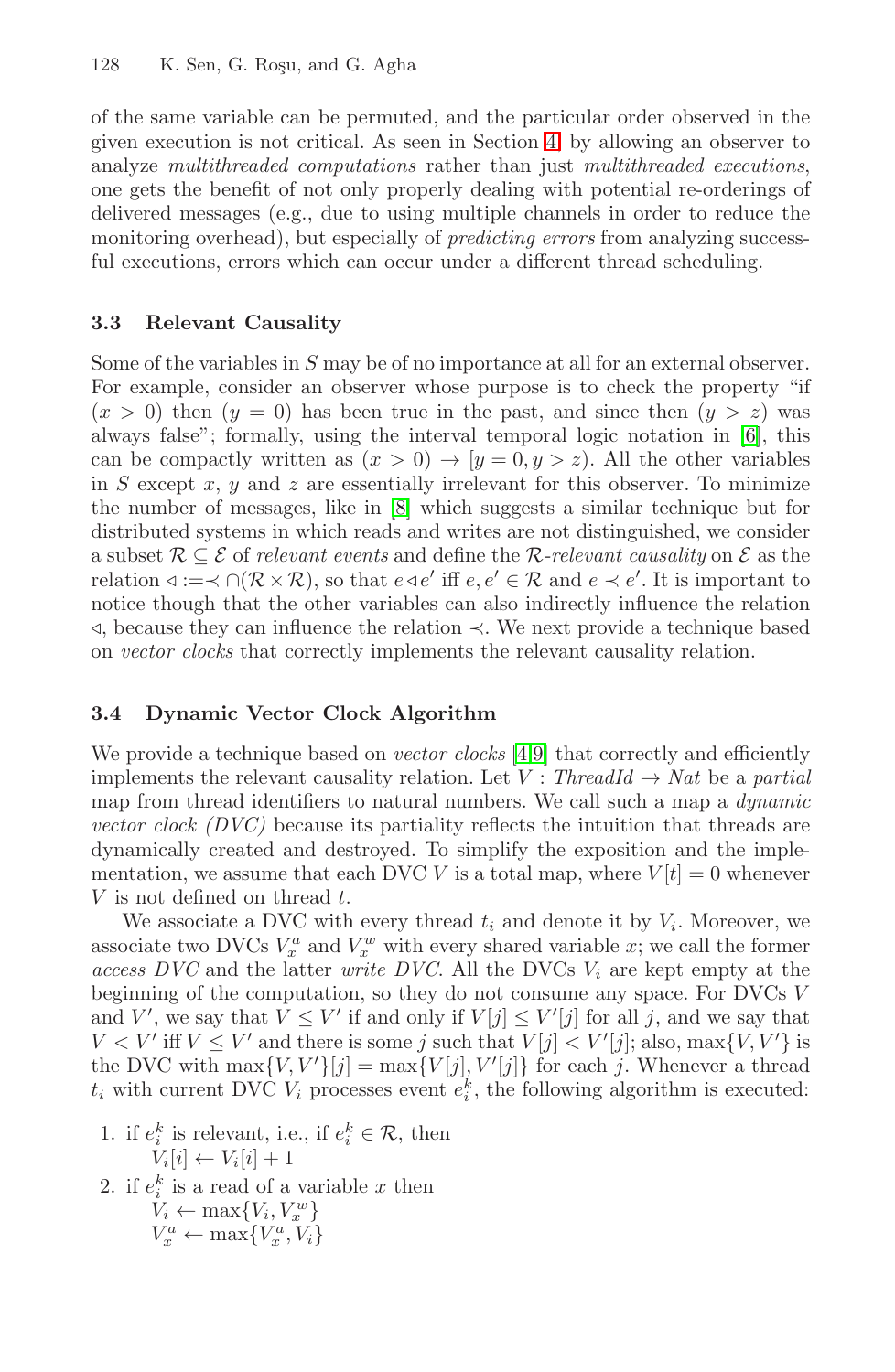- <span id="page-6-0"></span>3. if  $e_i^k$  is a write of a variable x then  $V_x^w \leftarrow V_x^a \leftarrow V_i \leftarrow \max\{V_x^a, V_i\}$
- 4. if  $e_i^k$  is relevant then send message  $\langle e_i^k, i, V_i \rangle$  to observer.

The following theorem states that the DVC algorithm correctly implements causality in multithreaded programs. This algorithm has been previously presented by the authors in [\[14,15\]](#page-15-0) in a less general context, where the number of threads is fixed and known a priori. Its proof is similar to that in [\[15\]](#page-15-0).

**Theorem 1.** *After event*  $e_i^k$  *is processed by thread*  $t_i$ *,* 

- $V_i[j]$  *equals the number of relevant events of*  $t_j$  *that causally precede*  $e_i^k$ ; *if*  $j = i$  and  $e_i^k$  is relevant then this number also includes  $e_i^k$ ;
- $V_x^a[j]$  *equals the number of relevant events of*  $t_j$  *that causally precede the most recent event that accessed (read or wrote)* x; if  $i = j$  and  $e_i^k$  is a relevant *read or write of* x *event then this number also includes*  $e_i^k$ ;
- $V_x^w[j]$  *equals the number of relevant events of*  $t_j$  *that causally precede the most* recent write event of x; if  $i = j$  and  $e_i^k$  is a relevant write of x then *this number also includes*  $e_i^k$ .

*Therefore, if*  $\langle e, i, V \rangle$  and  $\langle e', j, V' \rangle$  are two messages sent by dynamic vector *clock algorithm, then*  $e \triangleleft e'$  *if and only if*  $V[i] \leq V'[i]$ *. Moreover, if i and j are* not given, then  $e \triangleleft e'$  if and only if  $V \lt V'$ .

## **4 Runtime Model Generation and Predictive Analysis**

In this section we consider what happens at the observer's site. The observer receives messages of the form  $\langle e, i, V \rangle$ . Because of Theorem 1, the observer can infer the causal dependency between the relevant events emitted by the multithreaded system. We show how the observer can be configured to effectively analyze all possible interleavings of events that do not violate the observed causal dependency *online* and *in parallel*. Only one of these interleavings corresponds to the real execution, the others being all potential executions. Hence, the presented technique can *predict* safety violations from successful executions.

#### **4.1 Multithreaded Computation Lattice**

Inspired by related definitions in [\[2\]](#page-14-0), we define the important notions of relevant multithreaded computation and run as follows. A *relevant multithreaded computation*, simply called *multithreaded computation* from now on, is the partial order on events that the observer can infer, which is nothing but the relation . A *relevant multithreaded run*, also simply called *multithreaded run* from now on, is any permutation of the received events which *does not violate* the multithreaded computation. Our major purpose in this paper is to check safety requirements against *all* (relevant) multithreaded runs of a multithreaded system.

We assume that the relevant events are only writes of shared variables that appear in the safety formulae to be monitored, and that these events contain a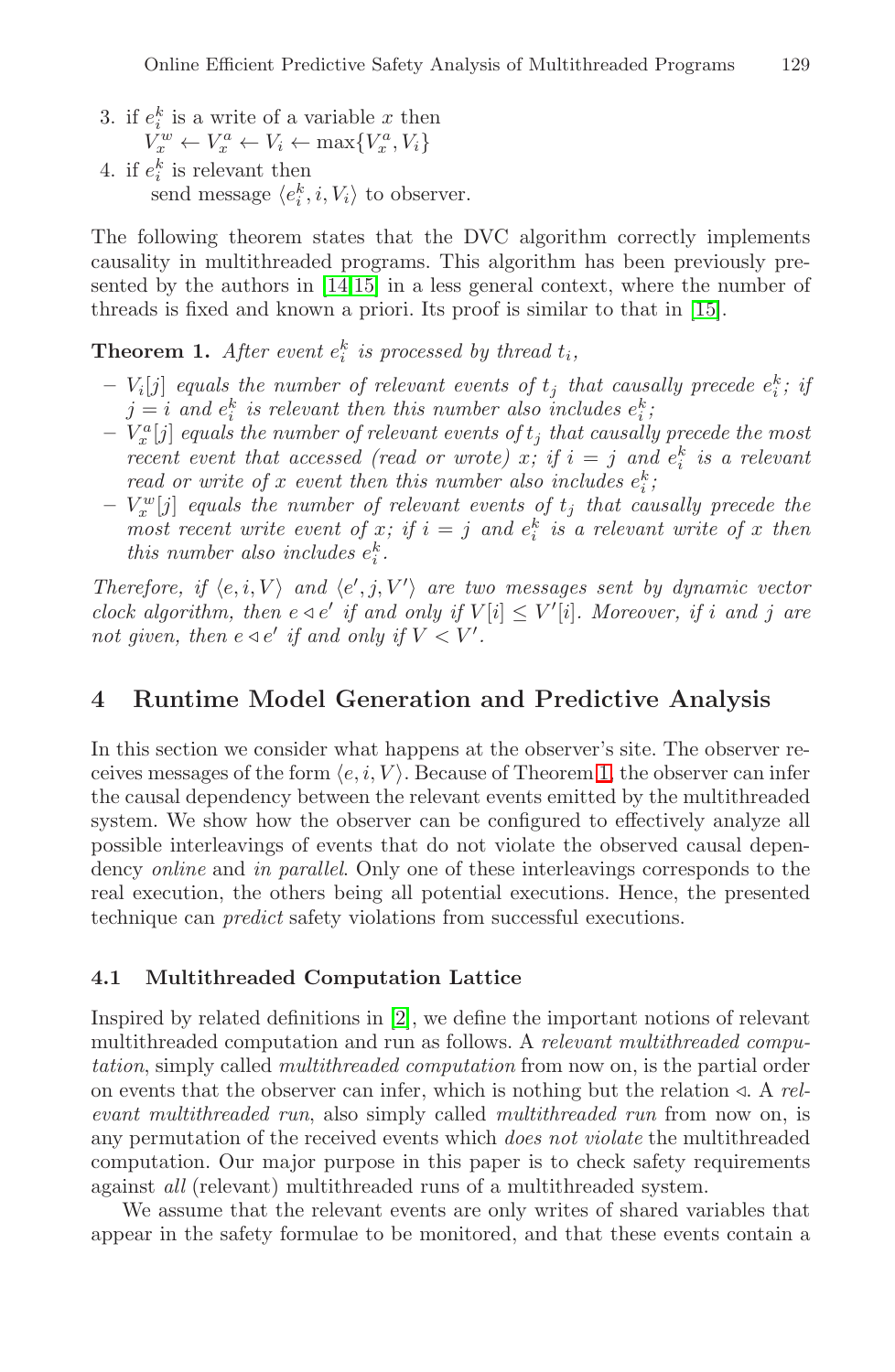pair of the name of the corresponding variable and the value which was written to it. We call these variables *relevant variables*. Note that events can change the state of the multithreaded system as seen by the observer; this is formalized next. A *relevant program state*, or simply a *program state* is a map from relevant variables to concrete values. Any permutation of events generates a sequence of program states in the obvious way, however, not all permutations of events are valid multithreaded runs. A program state is called *consistent* if and only if there is a multithreaded run containing that state in its sequence of generated program states. We next formalize these concepts.

We let  $R$  denote the set of received relevant events. For a given permutation of events in R, say  $e_1e_2 \ldots e_{|\mathcal{R}|}$ , we let  $e_i^k$  denote the k-th event of thread  $t_i$ . Then the relevant program state after the events  $e_1^{k_1}, e_2^{k_2}, ..., e_n^{k_n}$  is called a *relevant global multithreaded state*, or simply a *relevant global state* or even just *state*, and is denoted by  $\sum_{k_1,k_2...k_n} A$  state  $\sum_{k_1,k_2...k_n}$  is called *consistent* if and only if for any  $1 \leq i \leq n$  and any  $l_i \leq k_i$ , it is the case that  $l_j \leq k_j$  for any  $1 \leq j \leq n$ and any  $l_j$  such that  $e_j^{l_j} \triangleleft e_i^{l_i}$ . Let  $\Sigma^{K_0}$  be the *initial* global state,  $\Sigma^{00...0}$ . An important observation is that  $e_1e_2 \ldots e_{|\mathcal{R}|}$  is a multithreaded run if and only if it generates a sequence of global states  $\varSigma^{K_0}\varSigma^{K_1}\ldots\varSigma^{K_{|\mathcal{R}|}}$  such that each  $\varSigma^{K_r}$ is consistent and for any two consecutive  $\Sigma^{K_r}$  and  $\Sigma^{K_{r+1}}$ ,  $K_r$  and  $K_{r+1}$  differ in exactly one index, say i, where the i-th element in  $K_{r+1}$  is larger by 1 than the *i*-th element in  $K_r$ . For that reason, we will identify the sequences of states  $\sum^{K_0} \sum^{K_1} \ldots \sum^{K_{|\mathcal{R}|}}$  as above with multithreaded runs, and simply call them *runs*.

We say that  $\Sigma$  *leads-to*  $\Sigma'$ , written  $\Sigma \sim \Sigma'$ , when there is some run in which  $\Sigma$  and  $\Sigma'$  are consecutive states. Let  $\sim^*$  be the reflexive transitive closure of the relation  $\sim$ . The set of all consistent global states together with the relation ❀<sup>∗</sup> forms a *lattice* with n mutually orthogonal axes representing each thread. For a state  $\sum_{k_1,k_2...k_n}$ , we call  $k_1 + k_1 + \cdots k_n$  its *level*. A *path* in the lattice is a sequence of consistent global states on increasing level, where the level increases by 1 between any two consecutive states in the path. Therefore, a run is just a path starting with  $\Sigma^{00...0}$  and ending with  $\Sigma^{r_1r_2...r_n}$ , where  $r_i$  is the total number of events of thread  $t_i$ . Note that in the above discussion we assumed a fixed number of threads n. In a program where threads can be created and destroyed dynamically, only those threads are considered that at the end of the computation have causally affected the final values of the relevant variables.

Therefore, a multithreaded computation can be seen as a lattice. This lattice, which is called *computation lattice* and referred to as  $\mathcal{L}$ , should be seen as an *abstract model* of the running multithreaded program, containing the relevant information needed in order to analyze the program. Supposing that one is able to *store* the computation lattice of a multithreaded program, which is a nontrivial matter because it can have an exponential number of states in the length of the execution, one can mechanically model-check it against the safety property.

*Example 2.* Figure [2](#page-8-0) shows the causal partial order on relevant events extracted by the observer from the multithreaded execution in Example [1,](#page-2-0) together with the generated computation lattice. The actual execution,  $\sum^{00} \sum^{01} \sum^{11} \sum^{12} \sum^{22} \sum^{23} \sum^{33}$ , is marked with solid edges in the lattice. Besides its DVC, each global state in the lattice stores its values for the relevant vari-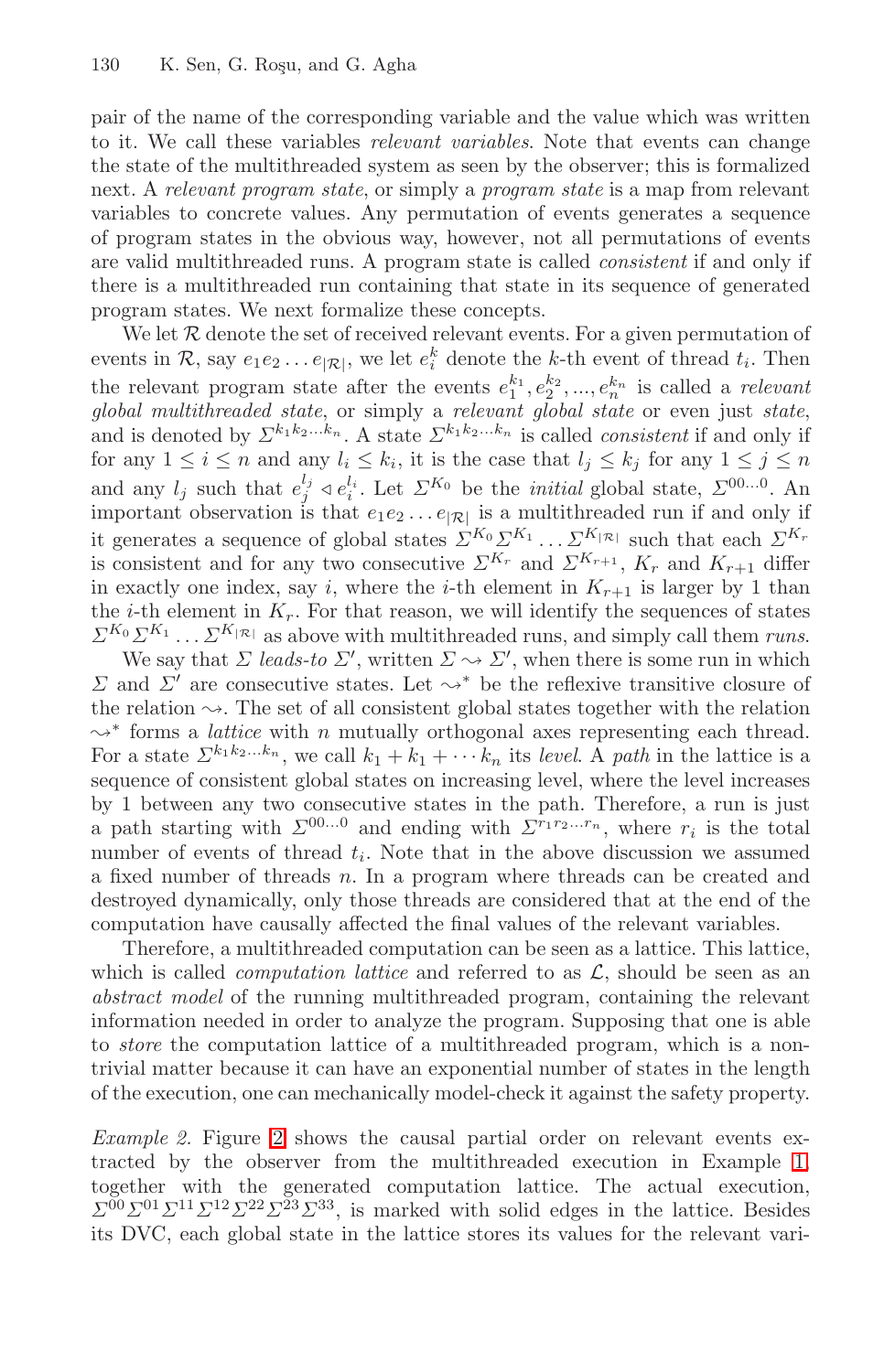<span id="page-8-0"></span>

**Fig. 2.** Computation Lattice

ables, w and v. It can be readily seen on Fig. 2 that the LTL property  $F_1$ defined in Example [1](#page-2-0) holds on the sample run of the system, and also that it is not in the language of bad prefixes,  $F_2$ . However,  $F_1$  is violated on some other consistent runs, such as  $\Sigma^{00} \Sigma^{01} \Sigma^{02} \Sigma^{12} \Sigma^{13} \Sigma^{23} \Sigma^{33}$ . On this particular run  $\uparrow p$ holds at  $\Sigma^{02}$ ; however, r does not hold at the next state  $\Sigma^{12}$ . This makes the formula  $F_1$  false at the state  $\Sigma^{13}$ . The run can also be symbolically written as  ${\{\}\{\{p\}\{p,q\}\}\{p,q,r\}\{p,q,r\}.$  In the automaton in Fig. [1,](#page-3-0) this corresponds to a possible sequence of states 00123555. Hence, this string is accepted by  $F_2$ as a bad prefix.

Therefore, by carefully analyzing the computation lattice extracted from a successful execution one can infer safety violations in other possible consistent executions. Such violations give informative feedback to users, such as the lack of synchronization in the example above, and may be hard to find by just ordinary testing. In what follows we propose effective techniques to analyze the computation lattice. A first important observation is that one can generate it *on-the-fly* and analyze it on a level-by-level basis, discarding the previous levels. However, even if one considers only one level, that can still contain an exponential number of states in the length of the current execution. A second important observation is that the states in the computation lattice are not all equiprobable in practice. By allowing a user configurable *window* of most likely states in the lattice centered around the observed execution trace, the presented technique becomes quite scalable, requiring  $O(wm)$  space and  $O(twm)$  time, where w is the size of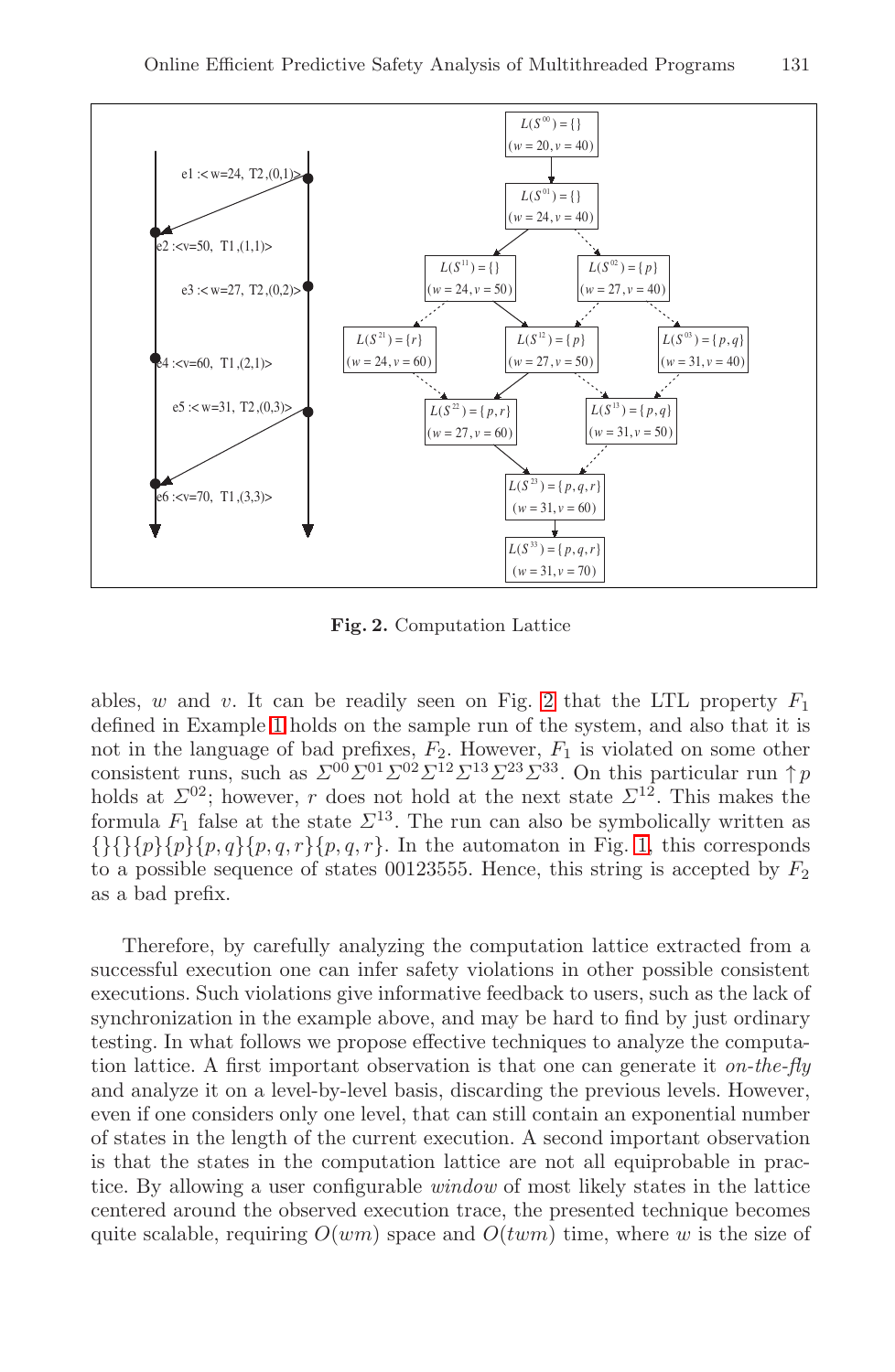the window, m is the size of the bad prefix monitor of the safety property, and t is the size of the monitored execution trace.

#### **4.2 Level by Level Analysis of the Computation Lattice**

A naive observer of an execution trace of a multithreaded program would just check the observed execution trace against the monitor for the safety property, say M*on* like in Definition [1,](#page-2-0) and would maintain at each moment a set of states, say *MonStates* in M. When a new event generating a new global state  $\Sigma$  arrives, it would replace *MonStates* by  $\rho(MonStates, \Sigma)$ . If the bad state b will ever be in *MonStates* then a property violation error would be reported, meaning that the current execution trace led to a bad prefix of the safety property. Here we assume that the events are received in the order in which they are emitted, and also that the monitor works over the global states of the multithreaded programs.

A smart observer, as said before, will analyze not only the observed execution trace, but also all the other consistent runs of the multithreaded system, thus being able to *predict* violations from successful executions. The observer receives the events from the running multithreaded program in real-time and enqueues them in an event queue  $Q$ . At the same time, it traverses the computation lattice level by level and checks whether the bad state of the monitor can be hit by any of the runs up to the current level. We next provide the algorithm that the observer uses to construct the lattice level by level from the sequence of events it receives from the running program.

The observer maintains a list of global states (*CurrLevel*), that are present in the current level of the lattice. For each event  $e$  in the event queue, it tries to construct a new global state from the set of states in the current level and the event e. If the global state is created successfully then it is added to the list of global states (*NextLevel*) for the next level of the lattice. The process continues until certain condition, *levelComplete?()* holds. At that time the observer says that the level is complete and starts constructing the next level by setting *CurrLevel* to *NextLevel* and reallocating the space previously occupied by *CurrLevel*. Here the predicate *levelComplete?()* is crucial for generating only those states in the level that are most likely to occur in other executions, namely those in the *window*, or the *causality cone*, that is described in the next subsection. The *levelComplete?* predicate is also discussed and defined in the next subsection. The pseudo-code for the lattice traversal is given in Fig. [3.](#page-10-0)

Every global state  $\Sigma$  contains the value of all relevant shared variables in the program, a DVC  $VC(\Sigma)$  to represent the latest events from each thread that resulted in that global state. Here the predicate *nextState?*(Σ,e), checks if the event e can convert the state  $\Sigma$  to a state  $\Sigma'$  in the next level of the lattice, where *threadId(e)* returns the index of the thread that generated the event  $e$ , *VC*( $\Sigma$ ) returns the DVC of the global state  $\Sigma$ , and *VC(e)* returns the DVC of the event  $e$ . It essentially says that event  $e$  can generate a consecutive state for a state  $\Sigma$ , if and only if  $\Sigma$  "knows" everything e knows about the current evolution of the multithreaded system except for the event  $e$  itself. Note that  $e$ may know less than  $\Sigma$  knows with respect to the evolution of other threads in the system, because  $\Sigma$  has global information.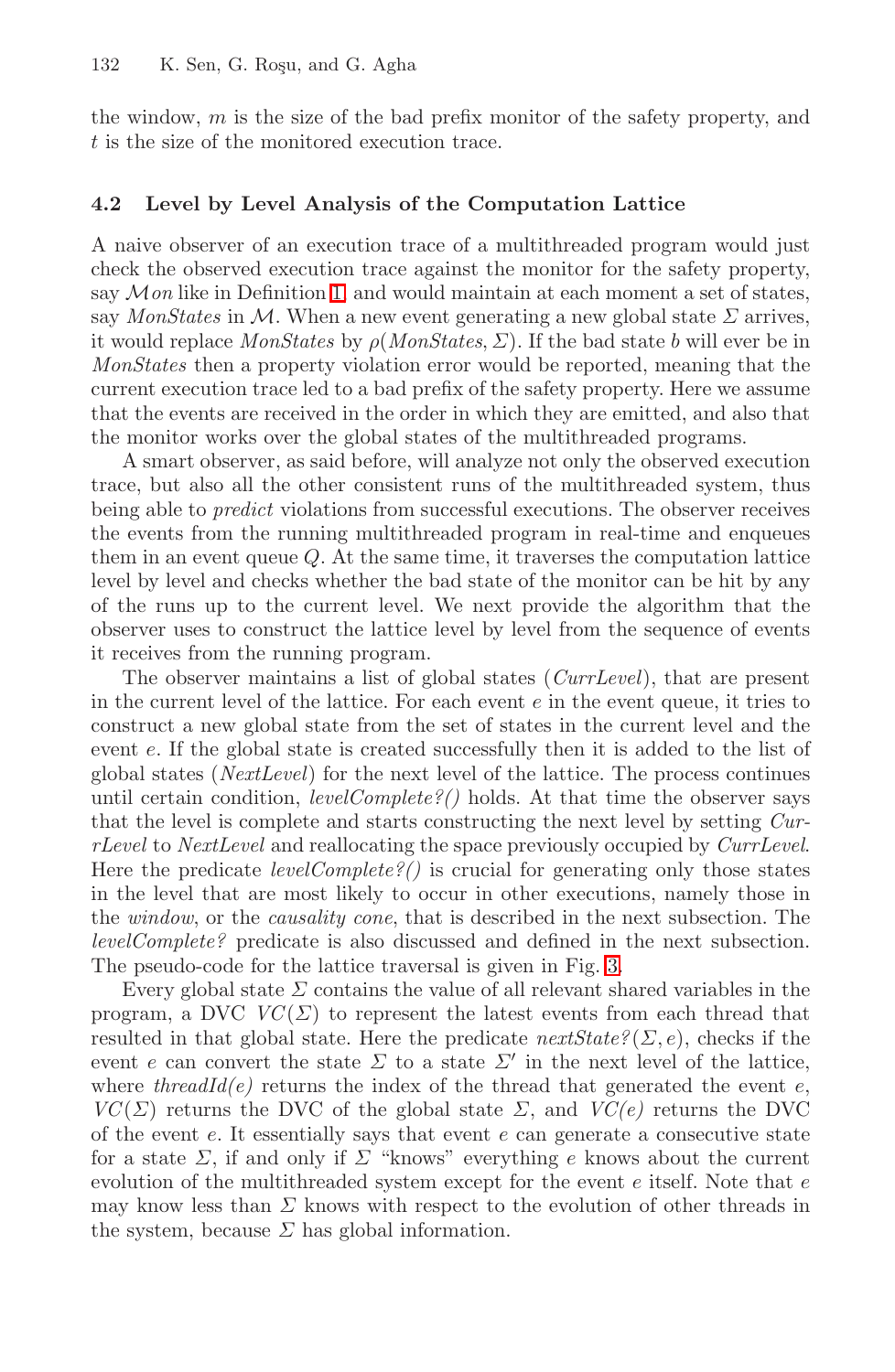```
while(not end of computation){
  Q \leftarrow enqueue(Q, NextEvent()while (constructLevel()){}}
boolean constructLevel(){
for each e \in Q {
 if \Sigma \in \text{CurrLevel} and \text{nextState}?(\Sigma, e) {
   NextLevel \leftarrow NextLevel \oplus createState(\Sigma, e)if levelComplete?(NextLevel, e, Q) {
    Q \leftarrow removeUselessEvents(CurLevel, Q)Currentevel \leftarrow NextLevelreturn true}}}
return false
}
boolean nextState?(\Sigma, e){
i \leftarrow \text{threadId}(e);if (\forall j \neq i : VC(\Sigma)[j]) \geq VC(e)[j] and
    VC(\Sigma)[i]+1= VC(e)[i]) return true
return false
}
State createState(\Sigma,e){
\Sigma' \leftarrow new copy of \Sigmaj \leftarrow \mathit{threadId}(e); \ \ \mathit{VC}(\mathit{\Sigma}')[j] \leftarrow \ \mathit{VC}(\mathit{\Sigma})[j] + 1pgmState(\Sigma')[var(e) \leftarrow value(e)]MonStates(\Sigma') \leftarrow \rho(MonStates(\Sigma),\Sigma')if b \in MonStates(\Sigma') {
  \textbf{output} \text{ 'property may be violated' } \}return Σ
}
         Fig. 3. Level-by-level traversal.
```
The function *createState*(Σ,e) creates a new global state  $\Sigma'$ , where  $\Sigma'$  is a possible consistent global state that can result from  $\Sigma$  after the event e. Together with each state  $\Sigma$  in the lattice, a set of states of the monitor,  $MonStates(\Sigma)$ , also needs to be maintained, which keeps all the states of the monitor in which any of the partial runs ending in  $\Sigma$  can lead to. In the function *createState*, we set the *MonStates* of  $\Sigma'$  with the set of monitor states to which any of the current states in *MonStates*(Σ) can transit within the monitor when the state  $\Sigma'$  is observed. *pgmState*( $\Sigma'$ ) returns the value of all relevant program shared variables in state  $\Sigma'$ ,  $var(e)$  returns the name of the relevant variable that is written at the time of event e, *value(e)* is the value that is written to *var(e)*, and  $pgmState(\Sigma')[var(e) \leftarrow value(e)]$ means that in  $pgmState(\Sigma'),$  $var(e)$  is updated with  $value(e)$ .

The merging operation *nextLevel*  $\uplus$   $\Sigma$  adds the global state  $\Sigma$  to the set *nextLevel*. If Σ is already present in *nextLevel*, it updates the existing state's *MonStates* with the union of the existing state's *MonStates* and the *Monstates* of Σ. Two global states are same if their DVCs are

equal. Because of the function *levelComplete?*, it may be often the case that the analysis procedure moves from the current level to the next one before it is exhaustively explored. That means that several events in the queue, which were waiting for other events to arrive in order to generate new states in the current level, become unnecessary so they can be discarded. The function *removeUselessEvents(CurrLevel,Q)* removes from Q all the events that cannot contribute to the construction of any state at the next level. To do so, it creates a DVC  $V_{min}$  whose each component is the minimum of the corresponding component of the DVCs of all the global states in the set *CurrLevel*. It then removes all the events in Q whose DVCs are less than or equal to  $V_{min}$ . This function makes sure that we do not store any unnecessary events.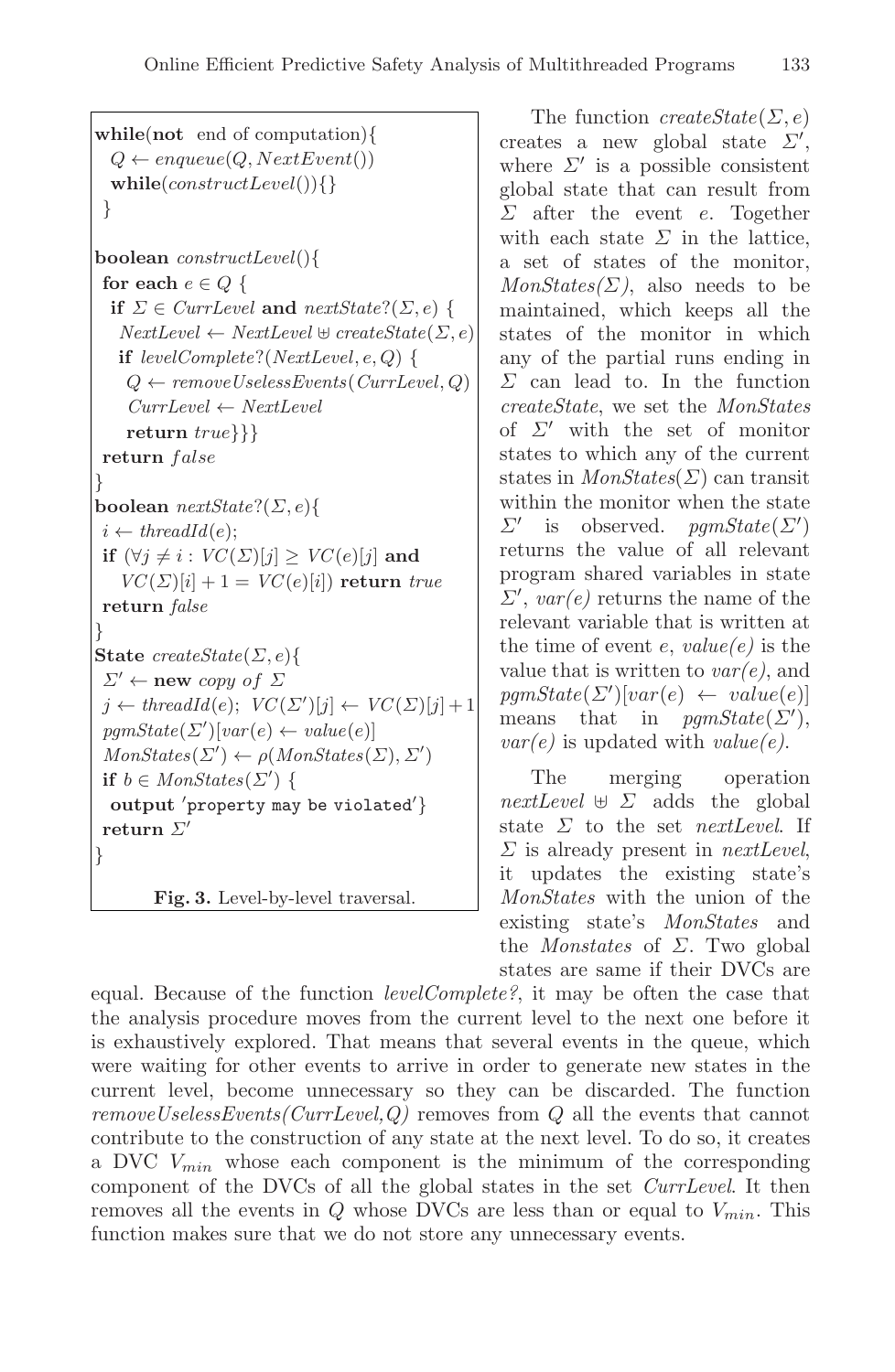The observer runs in a loop till the computation ends. In the loop the observer waits for the next event from the running instrumented program and enqueues it in Q whenever it becomes available. After that the observer runs the function *constructLevel* in a loop till it returns false. If the function *constructLevel* returns false then the observer knows that the level is not completed and it needs more events to complete the level. At that point the observer again starts waiting for the next event from the running program and continues with the loop. The pseudo-code for the observer is given at the top of Fig. [3.](#page-10-0)

#### **4.3 Causality Cone Heuristic**

In a given level of a computation lattice, the number of states can be large; in fact, exponential in the length of the trace. In online analysis, generating all the states in a level may not be feasible. However, note that some states in a level can be considered more likely to occur in a consistent run than others. For example, two independent events that can possibly permute may have a huge time difference. Permuting these two events would give a consistent run, but that run may not be likely to take place in a real execution of the multithreaded program. So we can ignore such a permutation. We formalize this concept as *causality cone*, or *window*, and exploit it in restricting our attention to a small set of states in a given level.

In what follows we assume that the events are received in an order in which they happen in the computation. This is easily ensured by proper instrumentation. Note that this ordering gives the real execution of the program and it respects the partial order associated with the computation. This execution will be taken as a reference in order to compute the most probable consistent runs of the system.

If we consider all the events generated by the executing distributed program as a finite sequence of events, then a lattice formed by any prefix of this sequence is a sublattice of the computation lattice  $\mathcal{L}$ . This sublattice, say  $\mathcal{L}'$  has the following property: if  $\Sigma \in \mathcal{L}'$ , then for any  $\Sigma' \in \mathcal{L}$  if  $\Sigma' \leadsto^* \Sigma$  then  $\Sigma' \in \mathcal{L}'$ . We can see this sublattice as a portion of the computation lattice  $\mathcal L$  enclosed by a cone. The height of this cone is determined by the length of the current sequence of events. We call this *causality cone*. All the states in  $\mathcal L$  that are outside this cone cannot be determined from the current sequence of events. Hence, they are outside the causal scope of the current sequence of events. As we get more events this cone moves down by one level.

If we compute a DVC  $V_{max}$  whose each component is the maximum of the corresponding component of the DVCs of all the events in the event queue, then this represents the DVC of the global state appearing at the tip of the cone. The tip of the cone traverses the actual execution run of the program.

To avoid the generation of possibly exponential number of states in a given level, we consider a fixed number, say w, most probable states in a given level. In a level construction we say the level is complete once we have generated  $w$ states in that level. However, a level may contain less than  $w$  states. Then the level construction algorithm gets stuck. Moreover, we cannot determine if a level has less than w states unless we see all the events in the complete computation.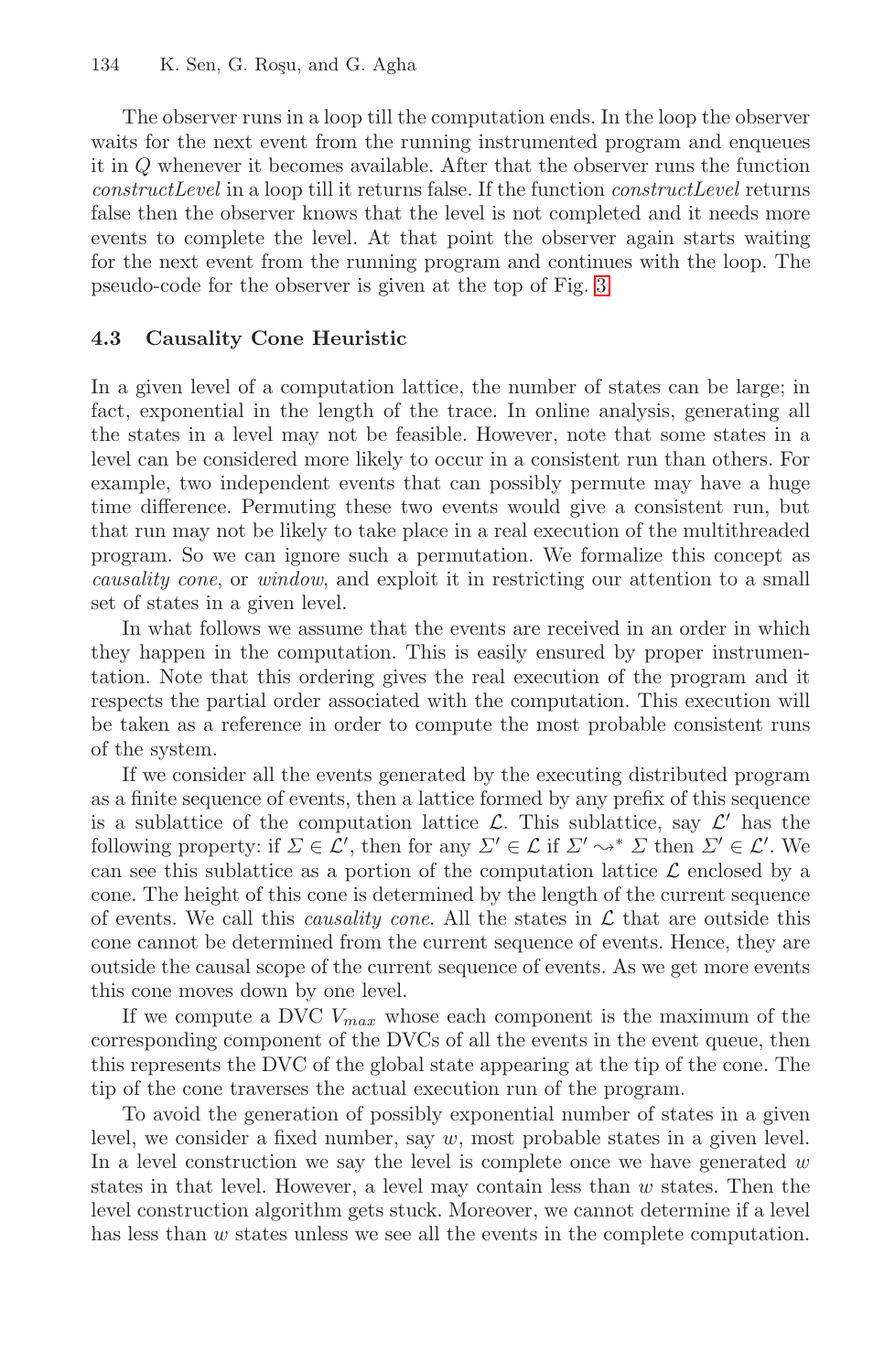

**Fig. 4.** Causality Cones

This is because we do not know the total number of threads that participate in the computation beforehand.

To avoid this scenario we introduce another parameter  $l$ , the length of the current event queue. We say that a level is complete if we have used all the events in the event queue for the construction of the states in the current level and the length of the queue is  $l$  and we have not crossed the limit w on the number of states. The pseudocode for *levelComplete?* is given in Fig. 5.

```
boolean levelComplete?(NextLevel, e, Q){
if size(NextLevel) \geq w then
  return true;
 else if e is the last event in Q
  and size(Q) == l then
  return true;
else return false;
}
        Fig. 5. levelComplete? predicate
```
Note, here l corresponds to the number of levels of the sublattice that be constructed from the events in the event queue  $Q$ . On the other hand, the level of this sublattice with the largest level number and having at least  $w$  global states refers to the CurrLevel in the algorithm.

## **5 Implementation**

We have implemented these new techniques, in version 2.0 of the tool Java MultiPathExplorer (JMPaX)[\[12\]](#page-15-0), which has been designed to monitor multithreaded Java programs. The current implementation is written in Java and it removes the restriction that all the shared variables of the multithreaded program are static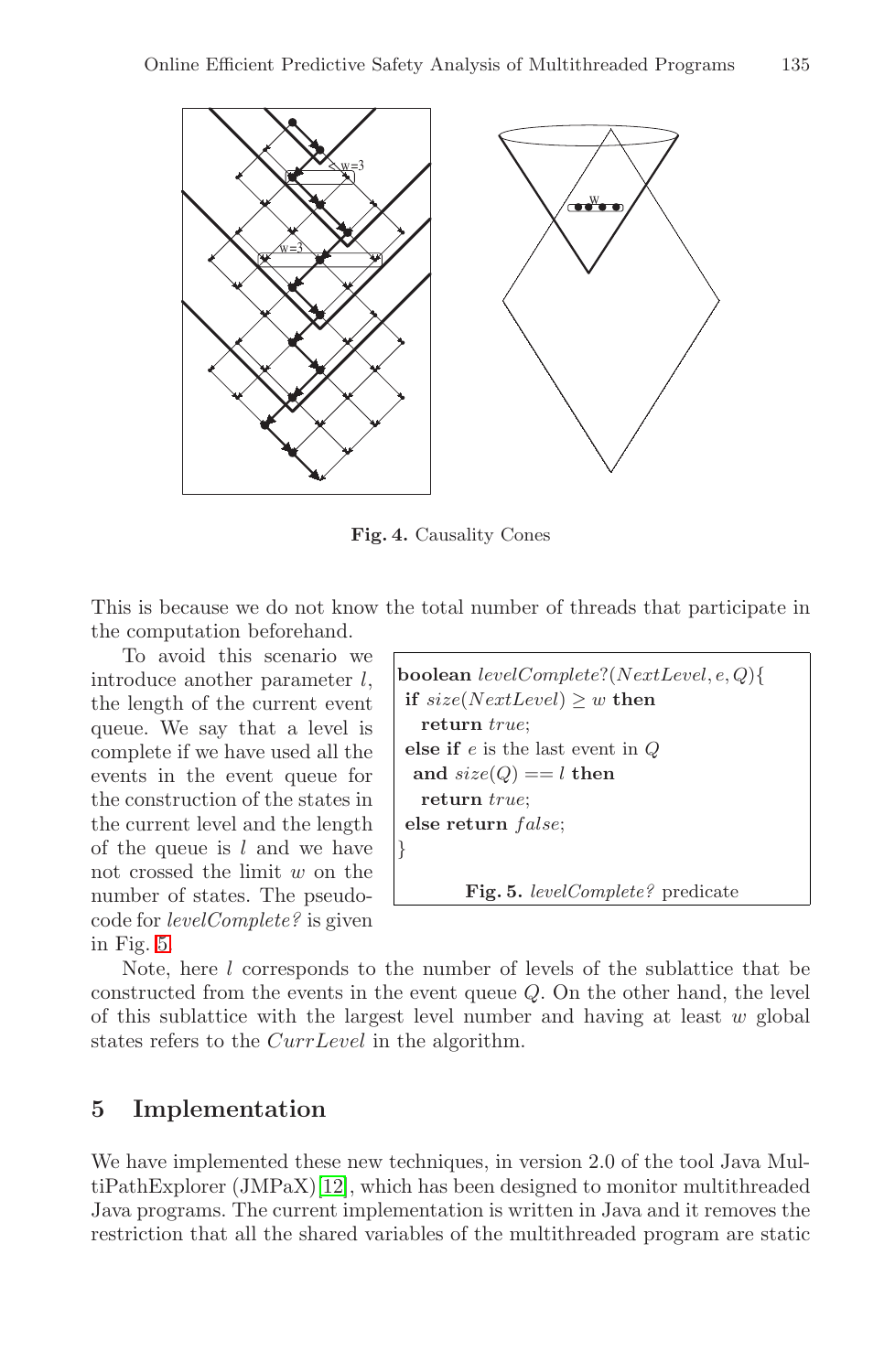variables of type int. The tool has three main modules, the *instrumentation* module, the *observer* module and the *monitor* module.

The instrumentation program, named instrument, takes a specification file and a list of class files as command line arguments. An example is

java instrument spec A.class B.class C.class

where the specification file spec contains a list of named formulae written in a suitable logic. The program instrument extracts the name of the relevant variables from the specification and instruments the classes, provided in the argument, as follows:

- i) For each variable x of primitive type in each class it adds *access* and *write* DVCs, namely \_access\_dvc\_x and \_write\_dvc\_x, as new fields in the class.
- ii) It adds code to associate a DVC with every newly created thread;
- iii) For each read and write access of a variable of primitive type in any class, it adds codes to update the DVCs according to the algorithm mentioned in Section [3.4;](#page-5-0)
- iv) It adds code to call a method handleEvent of the *observer* module at every write of a relevant variable.

The instrumentation module uses BCEL [\[3\]](#page-14-0) Java library to modify Java class files. We use the BCEL library to get a better handle for a Java classfile.

The *observer* module, that takes two parameters w and l, generates the lattice level by level when the instrumented program is executed. Whenever the handleEvent method is invoked it enqueues the event passed as argument to the method handleEvent. Based on the event queue and the current level of the lattice it generates the next level of the lattice. In the process it invokes next States method (corresponding to  $\rho$  in a *monitor*) of the *monitor* module.

The *monitor* module reads the specification file written either as an LTL formula or a regular expression and generates the non-deterministic automaton corresponding to the formula or the regular expression. It provides the method nextStates as an interface to the *observer* module. The method raises an exception if at any point the set of states returned by nextStates contain the "bad" state of the automaton. The system being modular, user can plug in his/her own *monitor* module for his/her logic of choice.

Since in Java synchronized blocks cannot be interleaved, so corresponding events cannot be permuted, locks are considered as shared variables and a write event is generated whenever a lock is acquired or released. This way, a causal dependency is generated between any exit and any entry of a synchronized block, namely the expected happens-before relation. Java synchronization statements are handled exactly the same way, that is, the shared variable associated to the synchronization object is written at the entrance and at the exit of the synchronized region. Condition synchronizations (wait/notify) can be handled similarly, by generating a write of a dummy shared variable by both the notifying thread before notification and by the notified thread after notification.

# **6 Conclusion and Future Work**

A formal runtime predictive analysis technique for multithreaded systems has been presented in this paper, in which multiple threads communicating by shared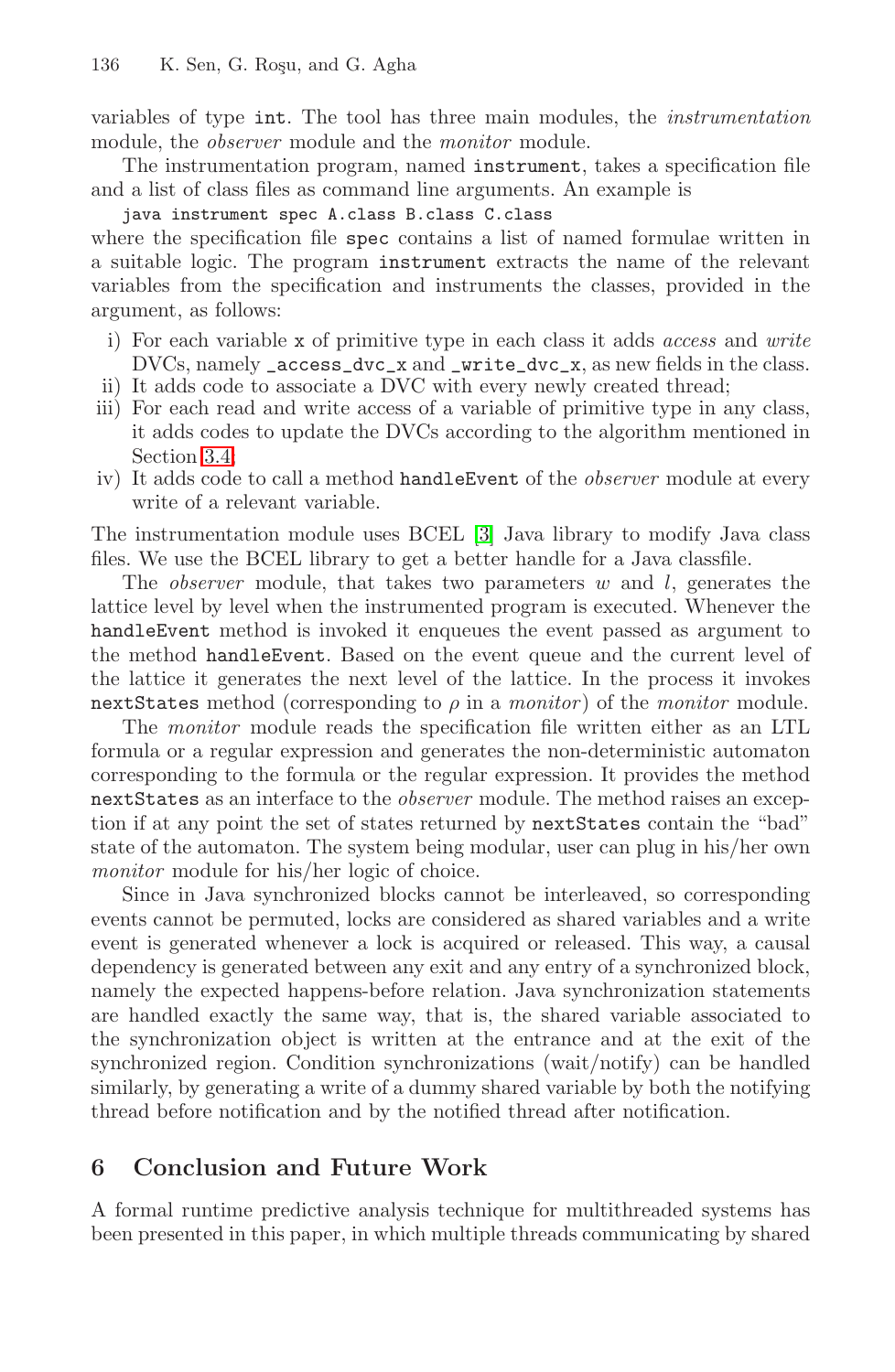<span id="page-14-0"></span>variables are automatically instrumented to send relevant events, stamped by dynamic vector clocks, to an external observer which extracts a causal partial order on the global state, updates and thereby builds an abstract runtime model of the running multithreaded system. Analyzing this model on a level by level basis, the observer can infer effectively from *successful* execution of the observed system when basic safety properties can be violated by other executions. Attractive future work includes predictions of liveness violations and predictions of datarace and deadlock conditions.

**Acknowledgments.** The work is supported in part by the Defense Advanced Research Projects Agency (the DARPA IPTO TASK Program, contract number F30602-00-2-0586, the DARPA IXO NEST Program, contract number F33615-01-C-1907), the ONR Grant N00014-02-1-0715, the Motorola Grant MO-TOROLA RPS #23 ANT, and the joint NSF/NASA grant CCR-0234524.

## **References**

1. H. Barringer, A. Goldberg, K. Havelund, and K. Sen. Rule-Based Runtime Verification. In Proceedings of Fifth International VMCAI conference (VMCAI'04) (To appear in LNCS), January 2004.

Download: http://www.cs.man.ac.uk/cspreprints/PrePrints/cspp24.pdf.

- 2. H. W. Cain and M. H. Lipasti. Verifying sequential consistency using vector clocks. In Proceedings of the 14th annual ACM Symposium on Parallel Algorithms and Architectures, pages 153–154. ACM, 2002.
- 3. M. Dahm. Byte code engineering with the bcel api. Technical Report B-17-98, Freie Universit at Berlin, Institut für Informatik, April 2001.
- 4. C. J. Fidge. Partial orders for parallel debugging. In Proceedings of the 1988 ACM SIGPLAN and SIGOPS workshop on Parallel and Distributed debugging, pages 183–194. ACM, 1988.
- 5. K. Havelund and G. Roşu. Monitoring Java Programs with Java PathExplorer. In Proceedings of the 1st Workshop on Runtime Verification (RV'01), volume 55 of Electronic Notes in Theoretical Computer Science. Elsevier Science, 2001.
- 6. K. Havelund and G. Roşu. Synthesizing monitors for safety properties. In Tools and Algorithms for Construction and Analysis of Systems (TACAS'02), volume 2280 of Lecture Notes in Computer Science, pages 342–356. Springer, 2002.
- 7. M. Kim, S. Kannan, I. Lee, and O. Sokolsky. Java-MaC: a Run-time Assurance Tool for Java. In Proceedings of the 1st Workshop on Runtime Verification (RV'01), volume 55 of Electronic Notes in Theoretical Computer Science. Elsevier Science, 2001.
- 8. K. Marzullo and G. Neiger. Detection of global state predicates. In Proceedings of the 5th International Workshop on Distributed Algorithms (WADG'91), volume 579 of Lecture Notes in Computer Science, pages 254–272. Springer-Verlag, 1991.
- 9. F. Mattern. Virtual time and global states of distributed systems. In Parallel and Distributed Algorithms: proceedings of the International Workshop on Parallel and Distributed Algorithms, pages 215–226. Elsevier, 1989.
- 10. A. Sen and V. K. .Garg. Partial order trace analyzer (pota) for distrubted programs. In Proceedings of the 3rd Workshop on Runtime Verification  $(RV'03)$ , Electronic Notes in Theoretical Computer Science, 2003.